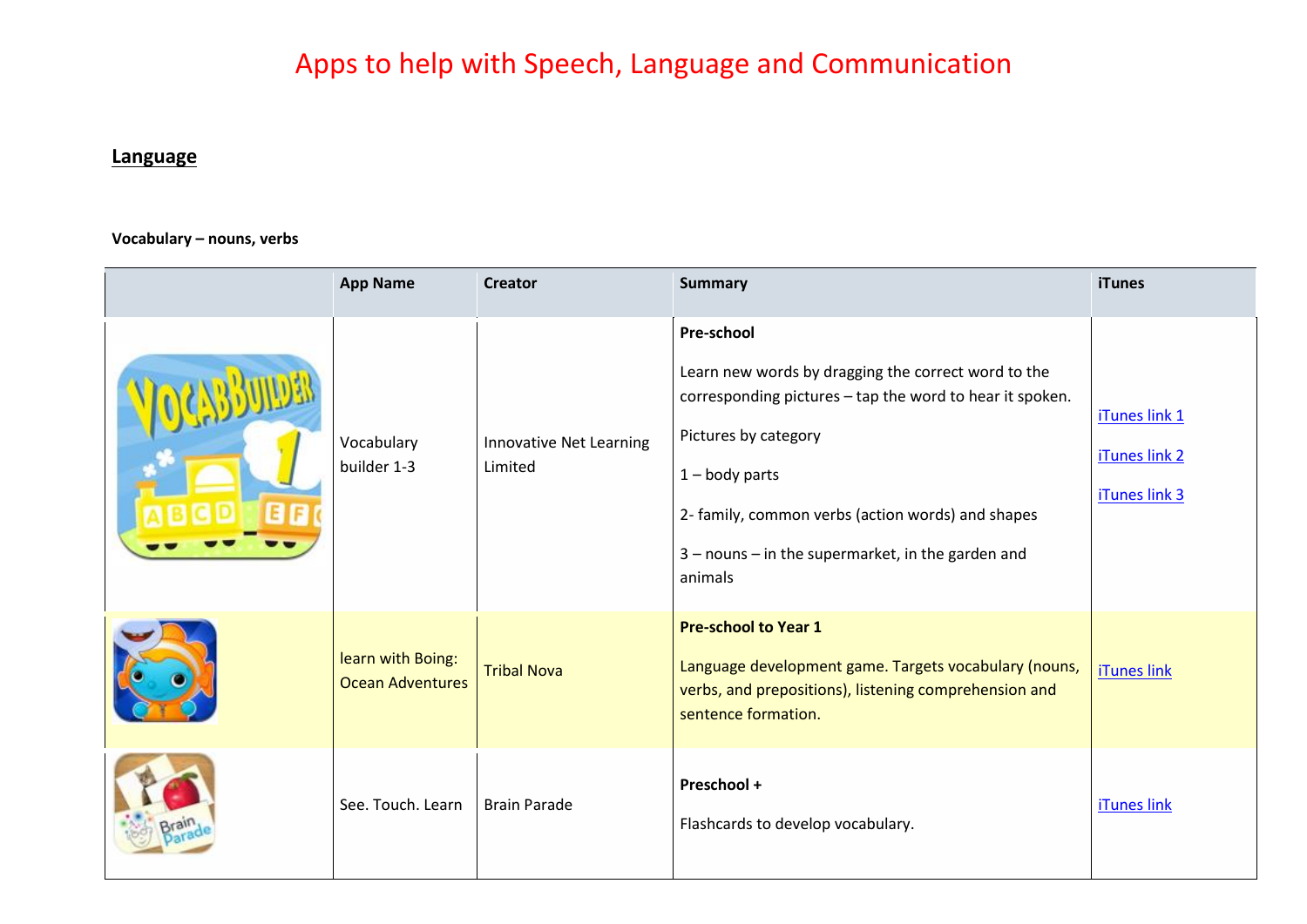|                                                                   | <b>App Name</b>                            | <b>Creator</b>          | <b>Summary</b>                                                                                                     | <b>iTunes</b>      |
|-------------------------------------------------------------------|--------------------------------------------|-------------------------|--------------------------------------------------------------------------------------------------------------------|--------------------|
|                                                                   | <b>ABA Flash Cards -</b><br><b>Actions</b> | Kindergarten.com        | <b>Pre-school</b><br><b>Verbs flashcards</b>                                                                       | <b>iTunes link</b> |
|                                                                   | Action words                               | Innovative Mobile Apps  | Preschool +<br>Picture cards to teach verbs - for example finding "who is<br>swimming" from a choice of 4 pictures | <b>iTunes link</b> |
| $\mathcal{O}^{\varepsilon,\varepsilon}_{\varepsilon,\varepsilon}$ | Things that go<br>together                 | <b>Grasshopper Apps</b> | <b>Preschool +</b><br>Problem solving and language development                                                     | <b>iTunes link</b> |

#### **Grammar**

| <b>App Name</b>    | <b>Creator</b>                  | <b>Summary</b>                                                                                | <b>iTunes</b>      |
|--------------------|---------------------------------|-----------------------------------------------------------------------------------------------|--------------------|
| Using 'I' and 'me' | <b>Super Duper Publications</b> | 4 +<br>Colourful pictures and sentences with 'I' or 'me' missing<br>for the child to complete | <b>iTunes link</b> |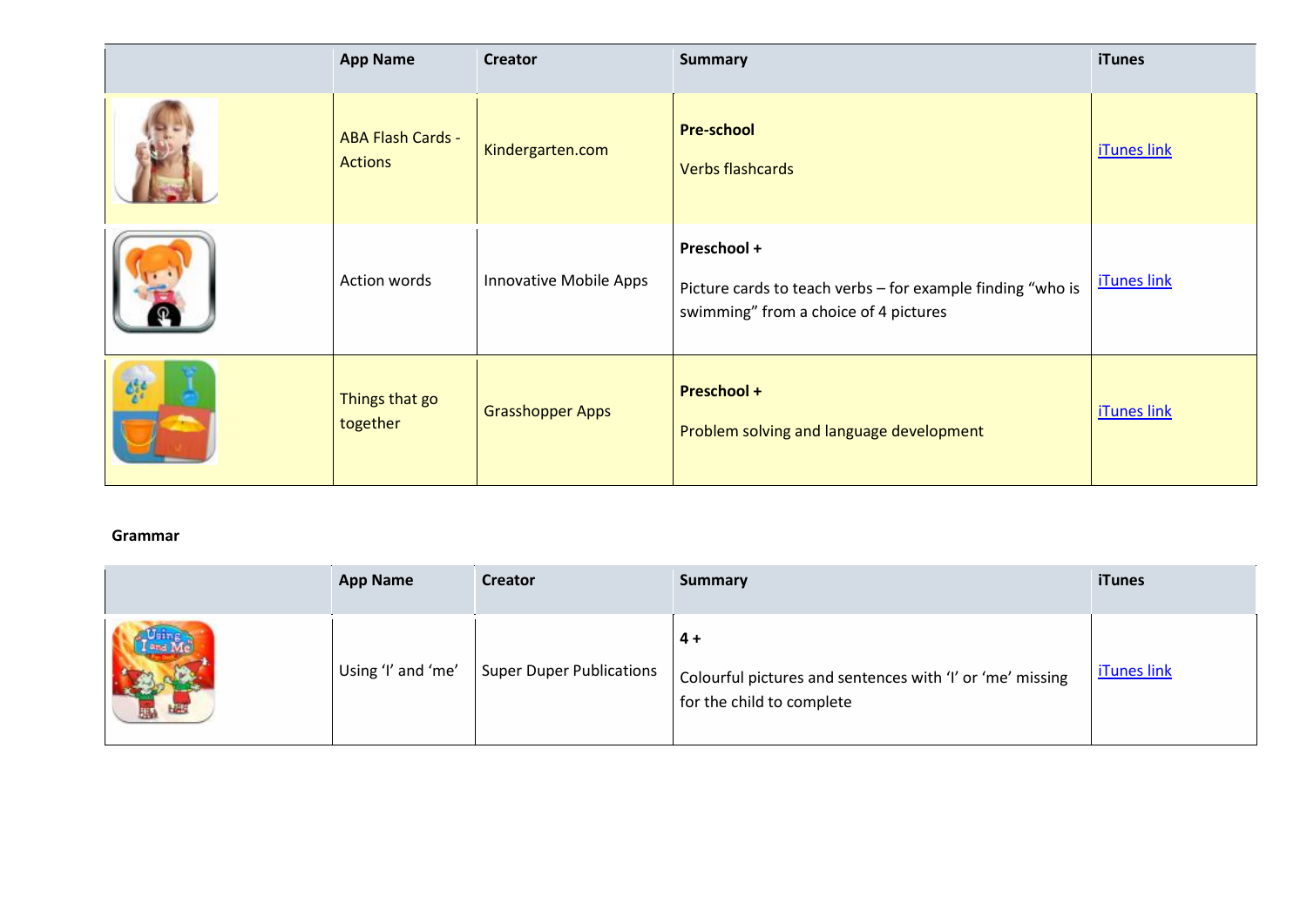### **Story Telling**

| <b>App Name</b>   | <b>Creator</b>              | <b>Summary</b>                                                                                                                                        | <b>iTunes</b>      |
|-------------------|-----------------------------|-------------------------------------------------------------------------------------------------------------------------------------------------------|--------------------|
| Sparkle fish      | <b>Whosagoodboy Parners</b> | <b>School age</b><br>Develop vocabulary and storytelling skills by adding your<br>own words in to the story then hear the story played back<br>to you | iTunes link        |
| <b>Toontastic</b> | <b>Launchpad Toys</b>       | <b>School age</b><br>Develop story telling skills by encouraging your child to<br>make their own cartoon then re-tell the story to you                | <b>iTunes link</b> |

#### **Memory**

|        | <b>App Name</b> | <b>Creator</b>         | <b>Summary</b>                                                  | <b>iTunes</b> |
|--------|-----------------|------------------------|-----------------------------------------------------------------|---------------|
| $\sim$ | Memory king     | Innovative Mobile Apps | Preschool +<br>Pairs type memory game - single or multi-player. | iTunes link   |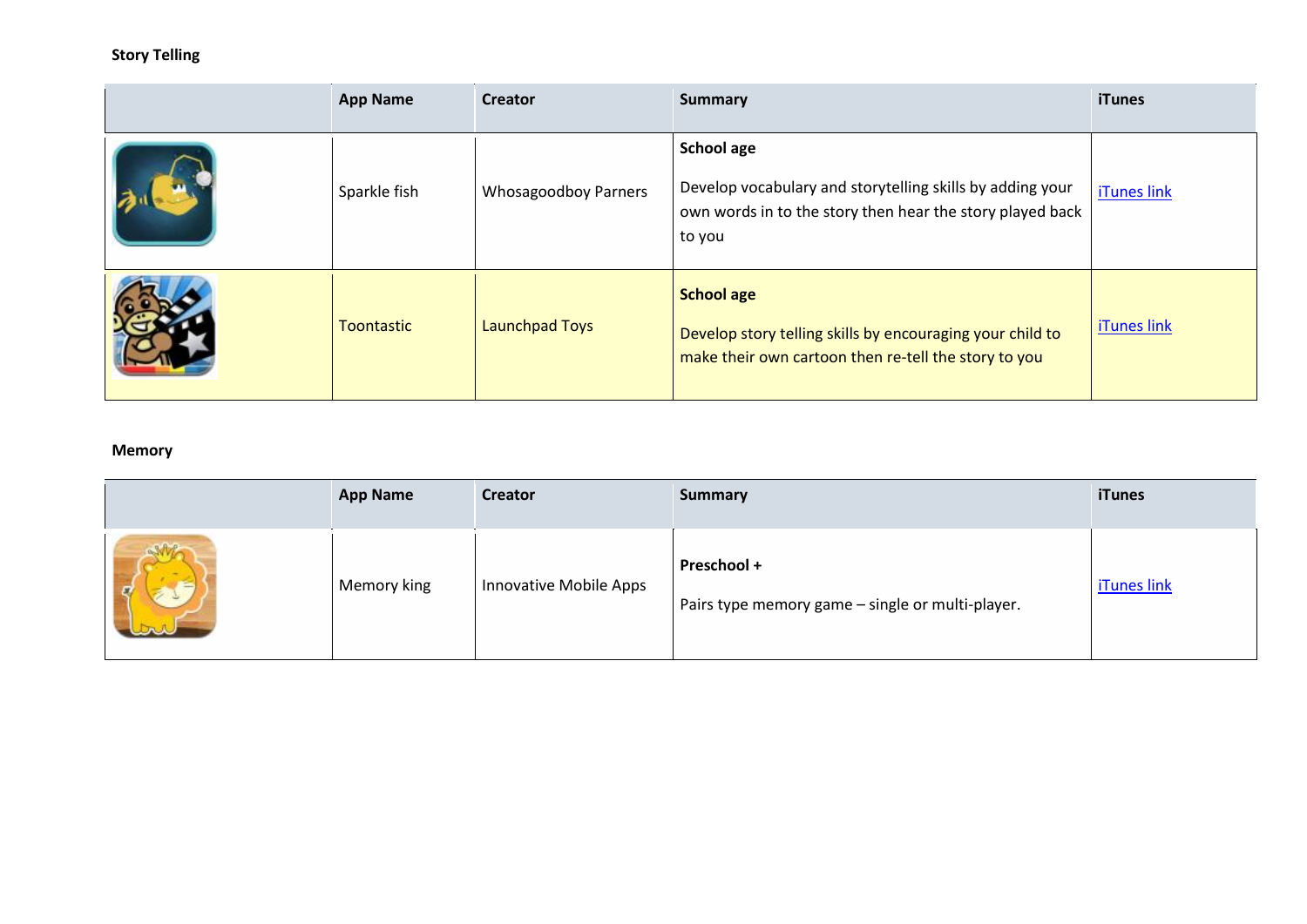#### **Special Educational Needs**

| <b>App Name</b>                                        | <b>Creator</b>                | <b>Summary</b>                                                                                                                                                                                                                                            | <b>iTunes</b>      |
|--------------------------------------------------------|-------------------------------|-----------------------------------------------------------------------------------------------------------------------------------------------------------------------------------------------------------------------------------------------------------|--------------------|
| TapToTalk                                              | <b>Assistyx LLC</b>           | <b>Special Educational Needs</b><br>Basic Alternative Augmentative Communication App - the<br>child can tap the picture to communicate if they are<br>unable to produce the word verbally or sign - for example<br>to request a drink. Can be customised. | <b>iTunes link</b> |
| Touch and Learn -<br><b>Emotions</b>                   | <b>Innovative Mobile Apps</b> | <b>Preschool +</b><br>Photo cards to support teaching emotions                                                                                                                                                                                            | <b>iTunes link</b> |
| <i>i</i> TouchiLearn<br>Feelings for<br>Preschool Kids | Staytooned                    | Preschool<br>Cartoon pictures for learning emotions                                                                                                                                                                                                       | iTunes link        |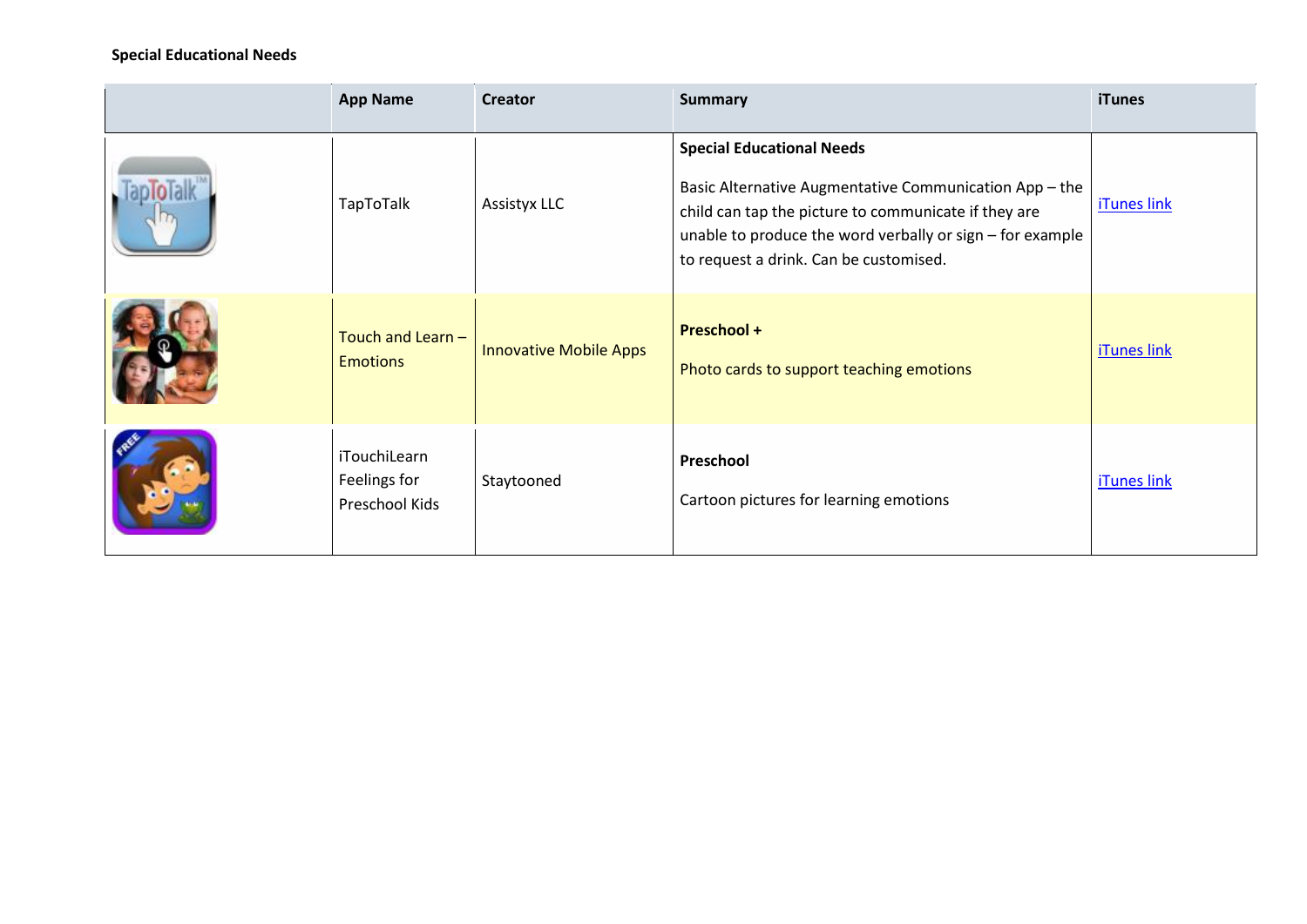## **Speech Sounds**

#### **Sound Awareness**

|                                               | <b>App Name</b>                 | <b>Creator</b>           | <b>Summary</b>                                                        | <b>iTunes</b>      |
|-----------------------------------------------|---------------------------------|--------------------------|-----------------------------------------------------------------------|--------------------|
| Learn to Read<br><b>O</b> HOOKED ON<br>UNIT I | Hooked on<br><b>Phonics App</b> | <b>Hooked on Phonics</b> | Preschool +<br>To develop rhyme skills                                | <b>iTunes link</b> |
|                                               | <b>Rhyming words</b>            | <b>Grasshopper Apps</b>  | <b>Preschool +</b><br>Rhyming picture cards                           | <b>iTunes link</b> |
| honics<br>Awareness<br><b>ALTIQUUU UTIDE</b>  | Phonics<br>Awareness            | <b>Bugbrained LLC</b>    | Reception +<br>Phonological awareness - blending sounds to make words | <b>iTunes link</b> |
|                                               | <b>Phonics Hero HD</b>          | <b>Get Reading Right</b> | <b>Preschool +</b><br>To develop phonological awareness skills        | <b>iTunes link</b> |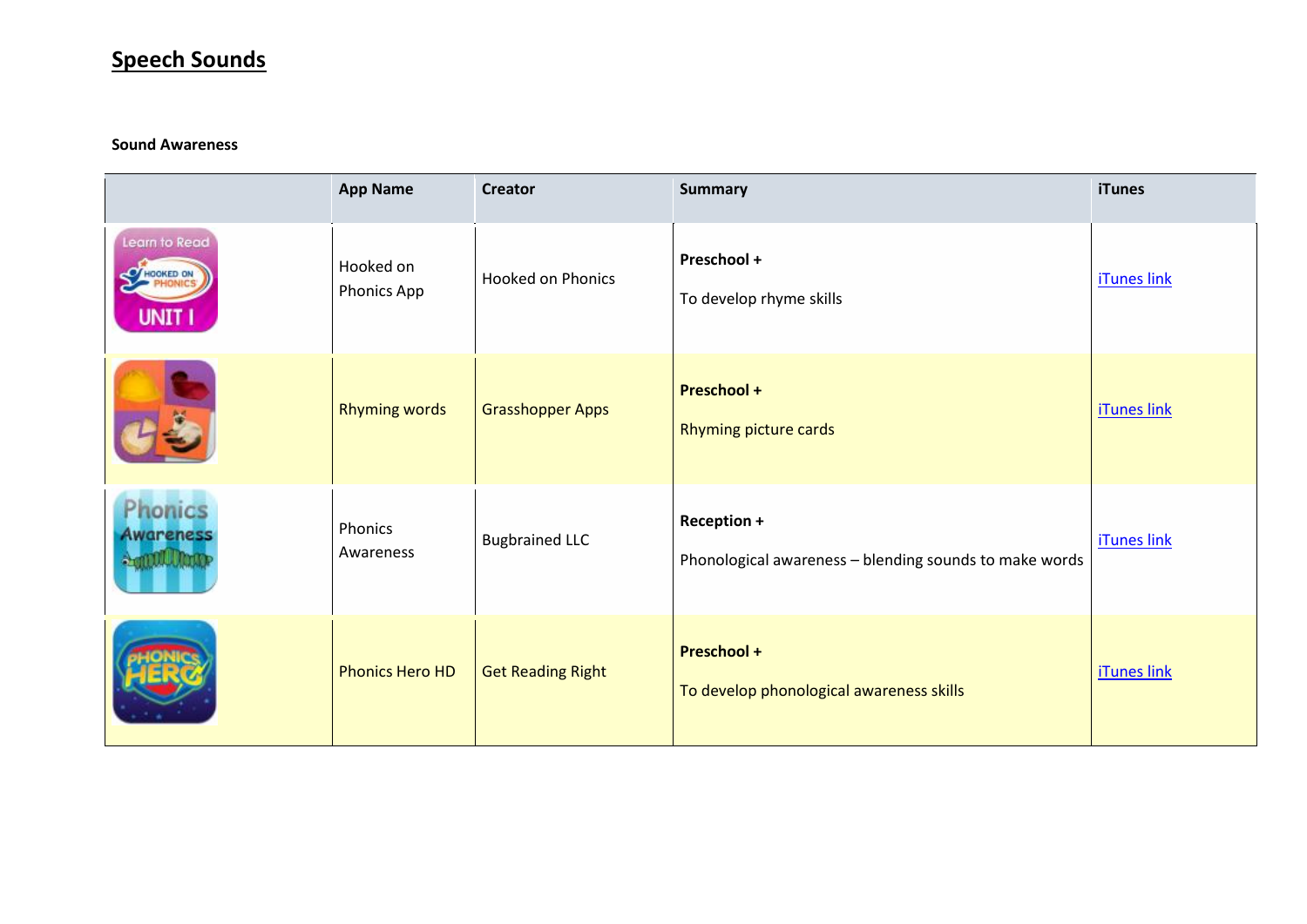### **Working on Specific Sounds**

| <b>App Name</b>                                    | <b>Creator</b>          | <b>Summary</b>                                                                                                                                                                                                                     | <b>iTunes</b> |
|----------------------------------------------------|-------------------------|------------------------------------------------------------------------------------------------------------------------------------------------------------------------------------------------------------------------------------|---------------|
| <b>Phonics Studio</b>                              | <b>Grasshopper Apps</b> | Flashcards listed by sound in beginning (initial), middle<br>(medial) and end (final) of the word                                                                                                                                  | iTunes link   |
| Articulation<br>Station $-$ 'p'<br>sound programme | Little Speech Bee       | The 'p' sound programme is free but additional ones are<br>charged.<br>Flashcards to practise the sound at beginning, middle and<br>end of the word. Also using a 'p' word in sentences and in<br>stories as the child progresses. | iTunes link   |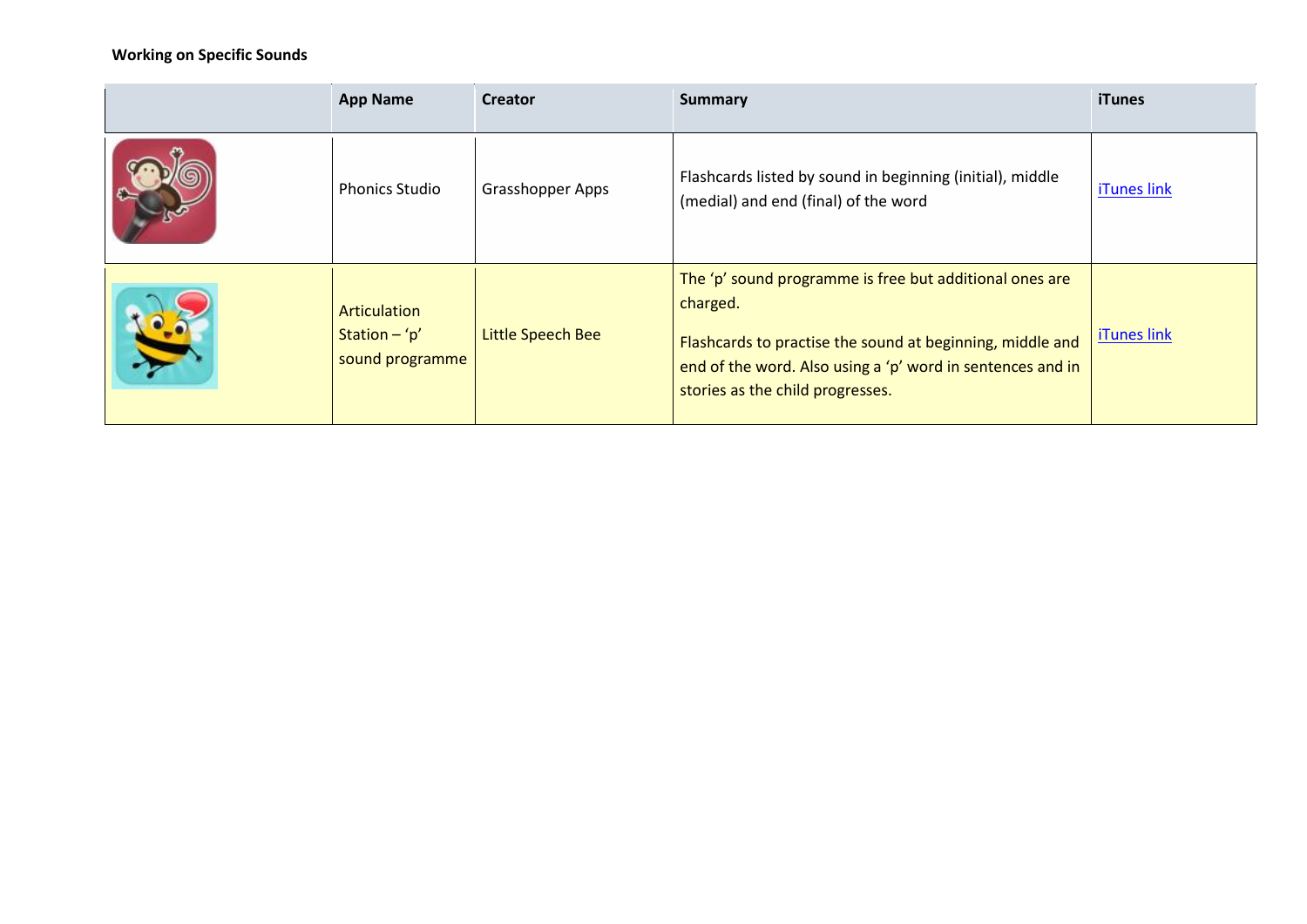## **Apps under £5**

## **Language**

## **Understanding Language**

| <b>App Name</b>   | Creator                        | <b>Summary</b>                                                                                                               |                                                                                                                                 | <b>Price</b> | <b>iTunes</b>      |
|-------------------|--------------------------------|------------------------------------------------------------------------------------------------------------------------------|---------------------------------------------------------------------------------------------------------------------------------|--------------|--------------------|
| One Step Two Step | Synapse<br>Apps,<br><b>LLC</b> | Preschool +<br>To help children develop their understanding of<br>language using games to practise following<br>instructions |                                                                                                                                 | £2.99        | <b>iTunes link</b> |
| Splingo           | <b>Talking Wizard</b>          |                                                                                                                              | Develop understanding of language by<br>following the games instructions - targets<br>nouns, verbs, prepositions and adjectives | £1.99        | iTunes link        |

### **Vocabulary - nouns, verbs, adjectives, prepositions**

| <b>App Name</b>                                                                                               | <b>Creator</b>           | <b>Summary</b>                                                                                                                      | Cost  | <b>iTunes</b>      |
|---------------------------------------------------------------------------------------------------------------|--------------------------|-------------------------------------------------------------------------------------------------------------------------------------|-------|--------------------|
| Speech with Milo-<br>Vocabulary development -<br>Nouns, Verbs, Adjectives,<br>Prepositions (separate<br>apps) | Doonan Speech<br>Therapy | Preschool<br>To build vocabulary and help children to<br>develop longer sentences.                                                  | £1.99 | iTunes link        |
| <b>Category Carousel</b>                                                                                      | <b>Synapse Apps, LLC</b> | Preschool + To increase a child's<br>vocabulary and understanding of<br>categories which can help with word<br>finding difficulties | £2.99 | <b>iTunes link</b> |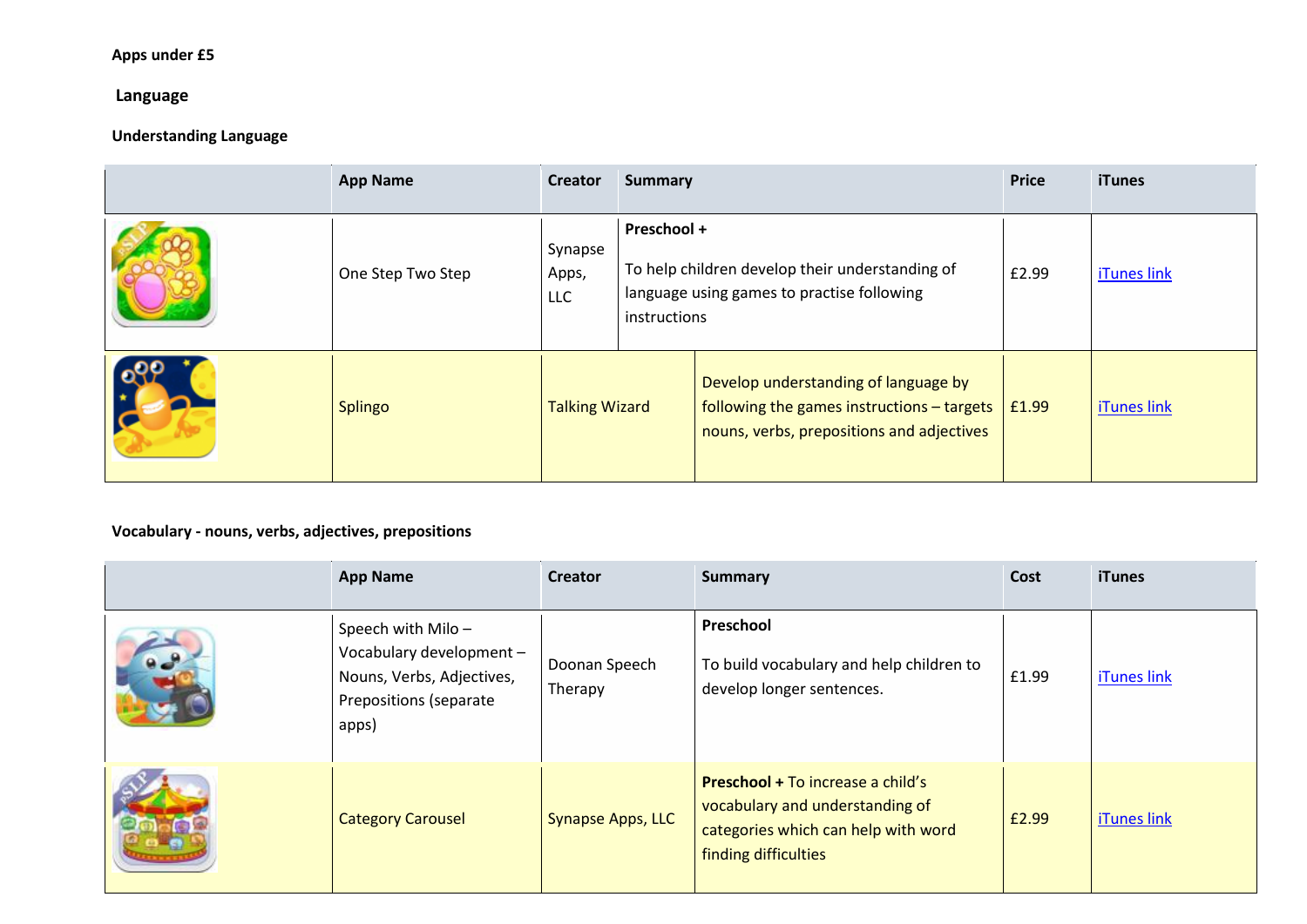#### **Grammar**

| <b>App Name</b>                       | <b>Creator</b>                     | <b>Summary</b>                                                   | <b>Price</b> | <b>iTunes</b> |
|---------------------------------------|------------------------------------|------------------------------------------------------------------|--------------|---------------|
| Regular Past Tense Verbs-<br>Fun Deck | <b>Super Duper</b><br>Publications | School age<br>Select the right word to complete the<br>sentence. | £1.99        | iTunes link   |

#### **Sentence Development**

| <b>App Name</b>                           | <b>Creator</b>                  | <b>Summary</b>                                                                                                               | <b>Price</b> | <b>iTunes</b>      |
|-------------------------------------------|---------------------------------|------------------------------------------------------------------------------------------------------------------------------|--------------|--------------------|
| First phrases Lite                        | Hamaguchi Apps                  | Toddler - Pre-school<br>Teaching the child to form two and three<br>word sentences                                           | £0.69        | <b>iTunes link</b> |
| Language Lab: ing Verbs +<br>Prepositions | Doonan Speech<br><b>Therapy</b> | <b>Pre-school</b><br>To teach grammatical forms - adding +ing<br>in simple phrases                                           | £1.99        | <b>iTunes link</b> |
| Sentence Maker                            | Grasshopper Apps                | <b>Pre-school to Year 1</b><br>Learn to make sentences - beginning at<br>two word combinations up to five word<br>sentences. | £0.69        | <b>iTunes link</b> |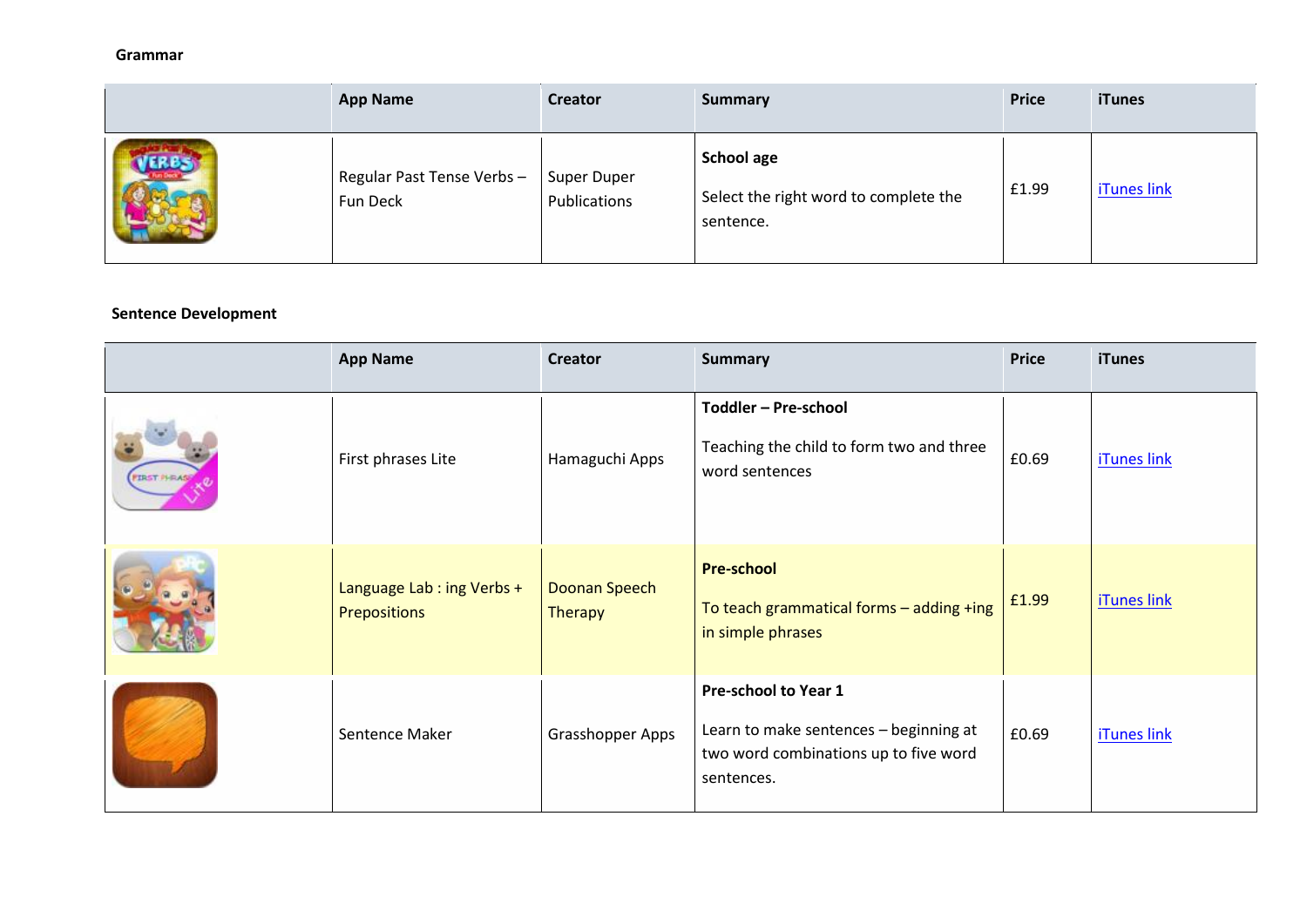## **Story Telling and predicting "what next"**

| <b>App Name</b>                           | <b>Creator</b>                            | <b>Summary</b>                                                                                                                                                                | <b>Price</b> | <b>iTunes</b>      |
|-------------------------------------------|-------------------------------------------|-------------------------------------------------------------------------------------------------------------------------------------------------------------------------------|--------------|--------------------|
| Speech with Milo -<br>Sequencing          | Doonan Speech<br>Therapy                  | Preschool<br>Sequencing targets early story telling skills<br>and develops understanding and use of<br>time concepts (first, next and last)                                   | £1.99        | <b>iTunes link</b> |
| Let's Predict - Fun Deck                  | <b>Super Duper</b><br><b>Publications</b> | <b>School age</b><br>Particularly appropriate for children who<br>struggle to predict outcomes using<br>reasoning skills ("what will happen next?"<br>questions)              | £1.99        | <b>iTunes link</b> |
| What's being said? $-$ Fun<br><b>Deck</b> | Super Duper<br>Publications               | School age<br>Targets skills of predicting and<br>understanding social situations including<br>helping children to think about how<br>others would feel in a given situation. | £1.99        | iTunes link        |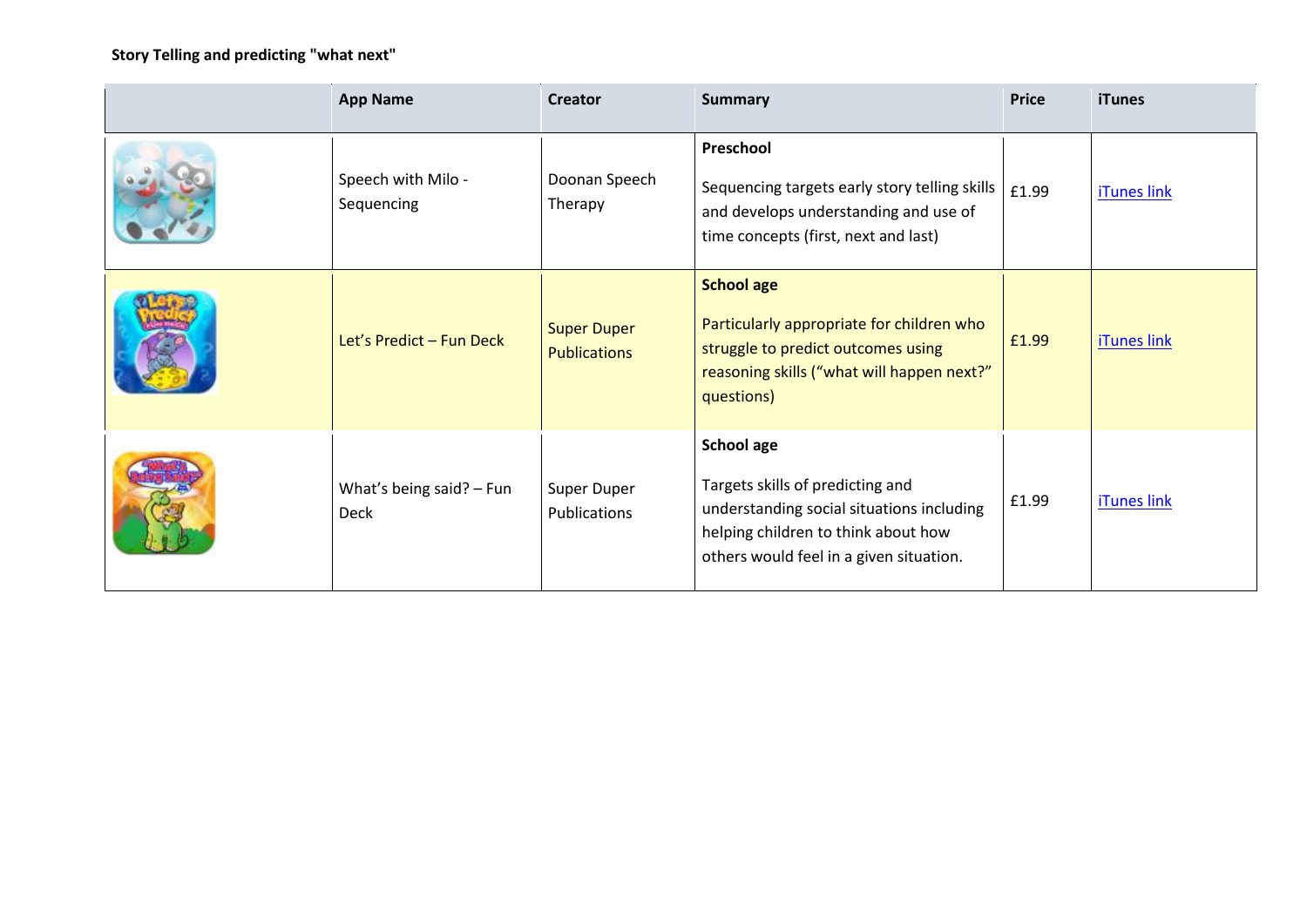## **Describing skills and higher level language**

|            | <b>App Name</b>                         | <b>Creator</b>              | <b>Summary</b>                                                                                                                                                                                                                                                     | <b>Price</b> | <b>iTunes</b>      |
|------------|-----------------------------------------|-----------------------------|--------------------------------------------------------------------------------------------------------------------------------------------------------------------------------------------------------------------------------------------------------------------|--------------|--------------------|
|            | The bag game                            | All4mychild                 | Age 4 and over<br>To develop description skills - especially if<br>the child tends to assume the listener<br>knows things they don't<br>Additional beneficial for turn taking skills,<br>attention and listening to another<br>person's description on their turn. | £1.49        | <b>iTunes link</b> |
|            | Describe it                             | Synapse Apps, LLC           | Age 4 and over<br>Develops a child's ability to describe -<br>improving vocabulary and supporting<br>word finding difficulties                                                                                                                                     | £4.99        | iTunes link        |
|            | What doesn't belong? -<br>Fun Deck      | Super Duper<br>Publications | Age 4 and over<br>Develops children's skills in identifying<br>categories and reasoning skills                                                                                                                                                                     | £1.99        | iTunes link        |
| bsurdities | Listening for Absurdities -<br>Fun Deck | Super Duper<br>Publications | Age 4 and over<br>Develops children's understanding skills in<br>order to identify what's wrong with the<br>picture                                                                                                                                                | £1.99        | iTunes link        |